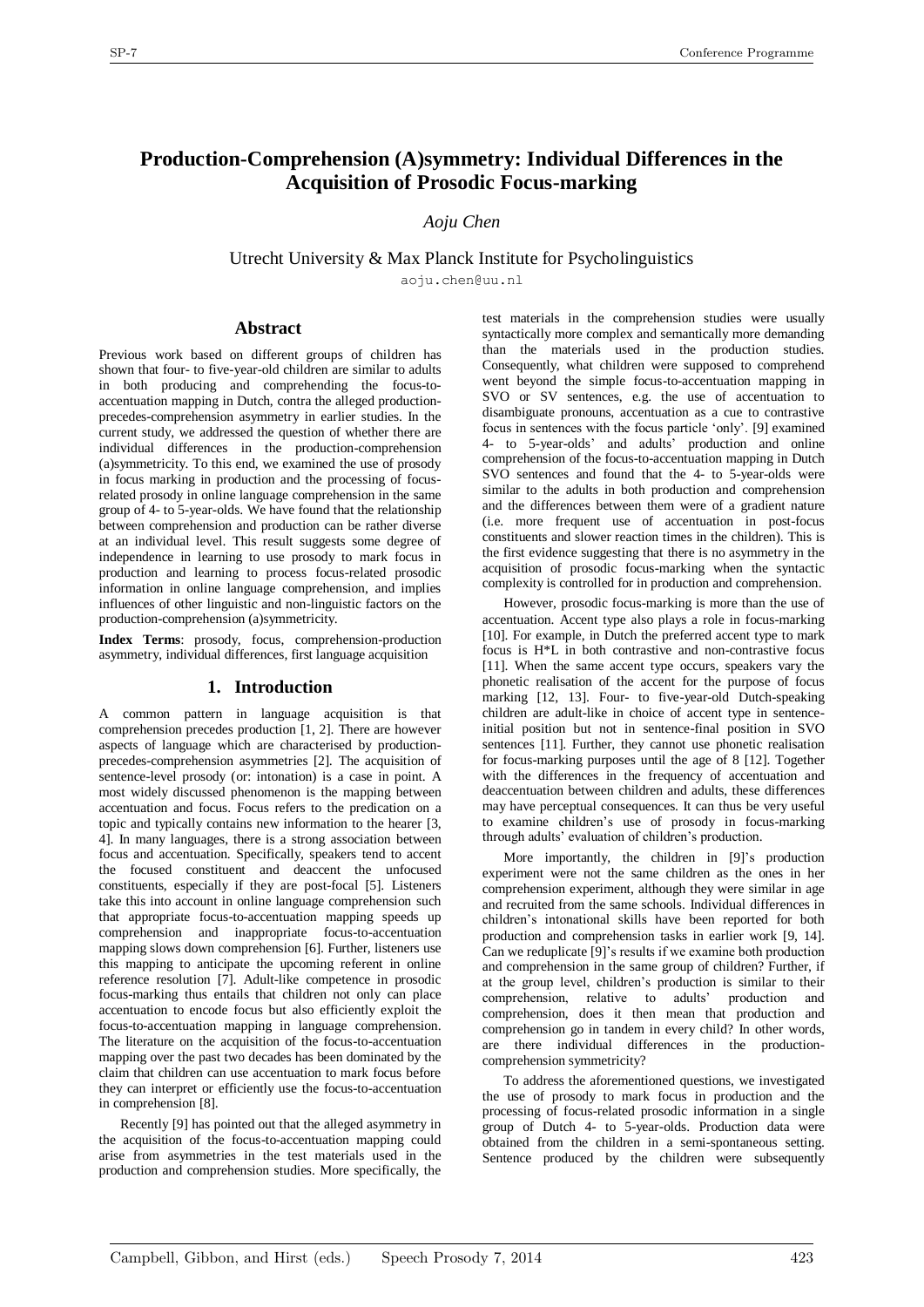evaluated for the appropriateness of the prosody in the corresponding context by trained raters. Comprehension was examined using the same method as in [9]. The focus conditions at issue were narrow focus on the subject NP and narrow focus on the object NP.

# **2. The production study**

The production study consisted of a production experiment and an evaluation experiment. In the production experiment, SVO sentences were elicited in different focus conditions. In the evaluation experiment, trained raters evaluated the appropriateness of the prosody in the participants' sentences.

#### 2.1. The production experiment

#### *2.1.1. Data elicitation*

The picture-matching game used in [9] was adapted for the current purpose. The game was played in experimenter-participant dyads. The participant's task was to help the experimenter to find the matching picture for each of her pictures by answering her questions. The conversation between the experimenter and the participant was primarily composed of short question-answer dialogues. The participant had direct access to the information that the experimenter needed and could respond directly to the experimenter's queries. This was achieved by providing the participant with his own set of pictures, each of which depicted a complete event including an agent, a patient and an action. Prior to the game, each participant completed a picturenaming task, in which he named each animal, personage, object and action present in the game and got corrected if he misnamed an entity or used a non-target form. The entities in the pictures were thus referentially given to the participant at the start of the game, rendering the use of a definite article in reference in the game appropriate.

In the game, the experimenter showed the participant one picture a time, drew the participant's attention to the picture, briefly described it (e.g. Look! The girl. There is also the pan. It seems that the girl cooks something.), and then asked the participant a question about the picture (e.g. What does the girl cook?). The participant took a picture from his own set of pictures, which were pre-arranged in an order corresponding to the order of the experimenter's pictures, and tried to identify the information requested by the experimenter. When the participant looked away from his picture, the experimenter repeated her question. The participant then answered the question in an SVO sentence (e.g. The girl cooks the carrot.).

Fifteen question-answer dialogues were embedded in the game to elicit fifteen SVO sentences in five focus conditions: narrow focus in sentence-initial position (NF-i), responding to who-questions and narrow focus in sentence-final position (NF-f), responding to whatquestions, in addition to narrow focus in sentence-medial position (NF-m), responding to what-does-X-do-with-Y questions, contrastive focus in sentence-medial position (CF-m), correcting the experimenter's statement about the action, broad focus over the whole sentence (BF), responding to what-happens questions. The target SVO sentences were unique combinations of 3 verbs, 3 object-nouns and 6 subject-nouns. All words were highly familiar words to Dutch 4-yearolds. Each verb and object noun occurred once in each focus condition but never appeared with the same subject noun twice in the game.

#### *2.1.2. Participants*

Seventy-five 4- and 5-year-olds (age range: 4;1 to 5;11) participated in the production study. The children were all from monolingual Dutchspeaking families and were recruited from four primary schools in Utrecht Province. Nine adult female native speakers of Dutch took part in the experiment as controls. All participants had normal hearing and speaking ability. Three children did not finish the game. Each session was audio-recorded at a sampling rate of 44.l kHz with 16 bits resolution and video-recorded.

#### *2.1.3. Data annotation*

For each participant, the recording was first orthographically annotated in Praat [15]. Second, full-sentence responses were selected as usable responses if they were not plagued by any of the following factors: self-correction, use of pronouns, use of non-target words, detectable hesitation-induced silences, responding to a non-target question, elided responses, overlap with the experimenter's speech, and poor recording quality. Third, the usable full-sentence responses and the corresponding questions or statements were selected and extracted as individual .wav files.

#### 2.2. The evaluation experiment

The usable full-sentence responses and corresponding questions or statements were combined into context-response dialogues with a 1000-ms interval between the question and the response in each dialogue. Subsequently, three intonationally-trained native speakers of Dutch listened to the dialogues and evaluated each response on how well its prosody fitted in the context on a five-point Equal Appearing Interval scale, with 1 standing for 'does not fit' for and 5 standing for 'fits perfectly'. In total, 105 dialogues from 42 children and 25 dialogues from 9 adults in the NF-i condition and 92 dialogues from 36 children and 25 dialogues from 9 adults in the NF-f condition were subjected to evaluation, together with the dialogues from the other focus conditions. The production of 32 of the children was evaluated in both the NF-i and NF-f conditions. To minimise variation in the scores due to comparisons between speakers, the dialogues were presented to the raters per speaker and the experiment was conducted in four 20- to 30-minute sessions. The raters could listen to each dialogue maximally three times before finalising the score. Inter-rater reliability analysis showed that there was a high inter-rater agreement (Cronbach's Alpha = .793; Interclass correlation coefficient = .774)

#### 2.3. Results

Mixed modelling was used to examine the difference in the scores between the children and the adults in each focus condition. The fixed factor was 'age-group' (children vs. adults). The random factors included 'sentence' and 'participant'. The dependent variable was the mean score of the raters. In each analysis on the effect of 'age-group', two models were built, one with only the random factors, and one with both the random factors and the fixed factor. The two models were then compared to each other in an ANOVA test. A statistically significant difference between these two models indicated a main effect of the fixed factor. The p-values reported here were the p-values of the ANOVA tests. Our models showed that the fixed factor 'age-group' had a main effect on the scores in the NF-i condition but not in the NF-f condition. The difference between the children (mean: 2.56) and the adults (mean: 3.65) was thus statistically significant in the NF-f condition ( $p < .001$ ), indicating that the children were not adult-like in their use of prosody in sentences with a focal subject. The differences between the children (mean score: 3.45) and the adults (mean score: 3.22) in the NF-i condition was not statistically significant, indicating that the children could use prosody as appropriately as the adults did in sentences with a focal object.

Taking results from [11, 12] into account, these results suggest that the adult listeners found accenting the post-focus object NPs, acceptable, as found by [16, 17]. But they found the children's failure to exploit phonetic realisation to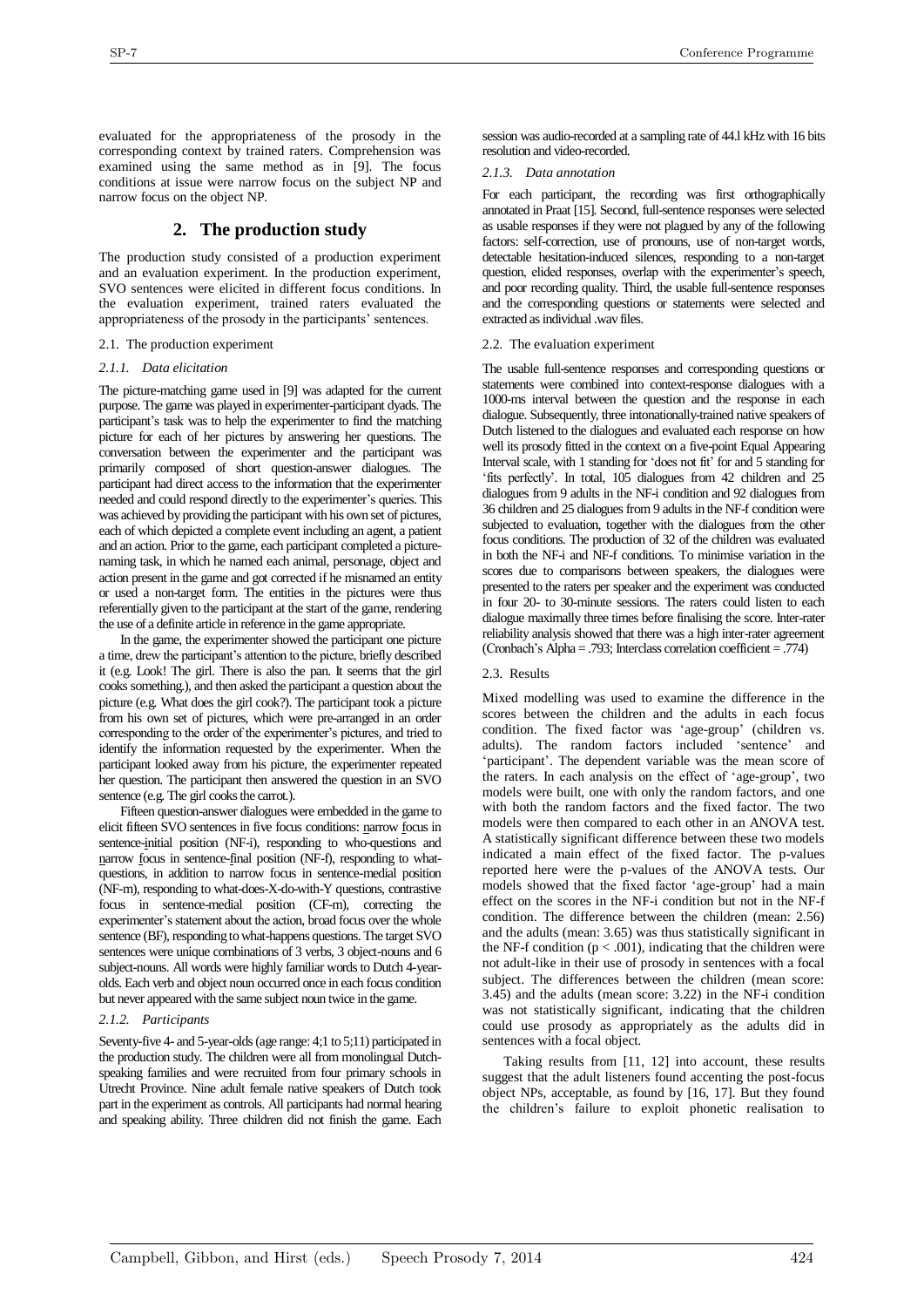distinguish focus from non-focus in the NF-i condition less acceptable.

# **3. The comprehension study**

The reaction-time experiment used in [9] was conducted on the four- to five-year-olds who took part in the production study about two weeks after the production experiment. We only describe the most essential details of the RT experiment here and refer the reader to [9] for further information.

3.1. The RT experiment

The experiment was presented to the children as a game. The children were told that in the game a boy was going to look at a number of pictures with his three pets, a parrot, a chicken, and a duck. The boy wanted to know whether his pets knew the pictures well and which of the pets knew the pictures best. To find this out, the boy showed one picture a time to one of his pets and asked the pet a question about the picture. The children could hear the conversations between the boy and the pets via a headphone set and see each picture on a computer screen together with the boy and his pets. The children were asked to listen to the dialogues between the boy and his pets carefully and judge whether the pets have given correct answers to the boy's questions or not. If they thought a pet gave a correct answer, they should press the green button of the pushbutton box. If they thought that the pet's answer was incorrect for some reason, they should press the red button.

Four lists of 24 experimental dialogues were created from 24 source answer–sentences together with the accompanying pictures. The answer sentences were lexically identical but appeared in different focus conditions (NF-i and NF-f) and prosody conditions in different lists. The prosody of the answer sentences was appropriate in half of the dialogues and inappropriate in the other half of the dialogues. In addition, 20 fillers were included. The answers in the experimental dialogues were all semantically correct but the answers in the fillers contained either a lexical error or a pronunciation error. The questions of the dialogues were recorded by a male speaker of Dutch and the answers by a female speaker of Dutch at a sampling rate of 44.l kHz with 16 bits resolution in the recording studio of the Max Planck Institute for Psycholinguistics. Prosodic analysis on the answer sentences confirmed that the prosody was as intended in both the appropriate and inappropriate prosody conditions. The answer sentences were similar in length across focus conditions and prosody conditions.

The children did the experiment individually in a quite room at their schools. The experiment was conducted by means of the Zep Experimental Control Application [18]. An approximately equal number of children were assigned to each of the list. The exact stimulus list a child got was however randomly decided. Each session lasted about 20 minutes starting with a practice session. In the practice session, the children were familiarised with the task and trained to use the push-button box properly.

The timeline of a trial was as follows: A target picture together with the picture of the boy and one of his pets appeared on the screen. At the same time, the boy said *Kijk* 'look' as an attention getter. 800 ms later, he named an entity in the picture. The 800-ms delay was built in to allow the participants to take a proper look at the picture. 1200 ms after the naming, the boy asked the question. 2200 ms after the end of the question, the pet answered the question. At the end of the answer sentence, a timer with 1 ms accuracy was activated and a picture of the push-button box appeared on the screen.

The RT was recorded from the end of the answer sentence until a button was pressed and the correct–incorrect judgment was automatically recorded. The children were instructed to press the button as quickly as they could, but not before the end of the answer sentence. A timeout device was set at 4 s after the end of a sentence.

Seventy-one out of the 75 children completed the experiment. Two measures were taken from each child, i.e. the 'correct–incorrect' judgement and the RT.

3.2. Statistical analysis and results

The children judged the answers on the experimental trials to be correct in nearly all cases, as expected. The reaction times obtained from the children whose production was evaluated in the NF-i condition and the reaction times obtained from the children whose production was evaluated in the NF-f condition were included for further analysis. The reaction times were log-transformed. Mixedeffect modelling was used to assess the effect of two fixed factors, 'prosody' (appropriate vs. inappropriate) and 'focus condition' (NF-i vs. NF-f) and their interaction on the log-transformed reaction times. Two random factors were included, 'participant' and 'list'. The models were built as described in section 2.2. Our models revealed a main effect the fixed factor 'focus' (p<.0001) and a significant interaction between 'focus' and intonation' (p<.0001). The main effect of 'focus condition' was such that object focus triggered a longer mean RT than subject focus. This was related to the fact that one had to wait till the end of the sentence in the NF-f condition to form his judgement [9]. The effect of the interaction between 'prosody' and 'focus condition' was such that inappropriate prosody triggered a longer mean RT than appropriate prosody in the NF-f condition but a shorter mean RT in the NF-i condition. This showed that the children were similar to adults in their processing of the focus-prosody interface only when focus was sentence-final.

### **4. Production and Comprehension**

The discussion above centred on the general patterns that have emerged in the children as a group in production on the one hand and in comprehension on the other hand. The results revealed a production-comprehension symmetry whereby the children's production went in tandem with their comprehension. In this section, we address the question of whether there are individual differences in the productioncomprehension symmetricity. We focus on the data from the children who were both evaluated for their production and completed the reaction experiment (40 in the NF-i condition and 36 in the NF-f condition; 32 of the children appeared in both conditions; mean age: 5;3).

To quantify individual differences in the productioncomprehension interface, two kinds of scores were obtained for each child: 'production scores' that could reflect a child's ability to use prosody in different focus conditions in production; 'comprehension scores' that could reflect how a child processed inappropriate prosody compared to appropriate prosody in different focus conditions. Regarding the production scores, a score was computed for each child in each focus condition by first calculating the mean score of the raters for each response and then averaging the mean scores of all available responses in each focus condition. Regarding the comprehension scores, a score was computed for each child by calculating the ratio between the mean log-transformed reaction time in the inappropriate-prosody condition and that in the appropriate-prosody condition in each focus condition. If the child responded faster in the appropriate-prosody condition than in the inappropriate-prosody condition, the child should have a comprehension score bigger than 1.

We examined the correlation between the production scores and comprehension scores by conducting a Spearman's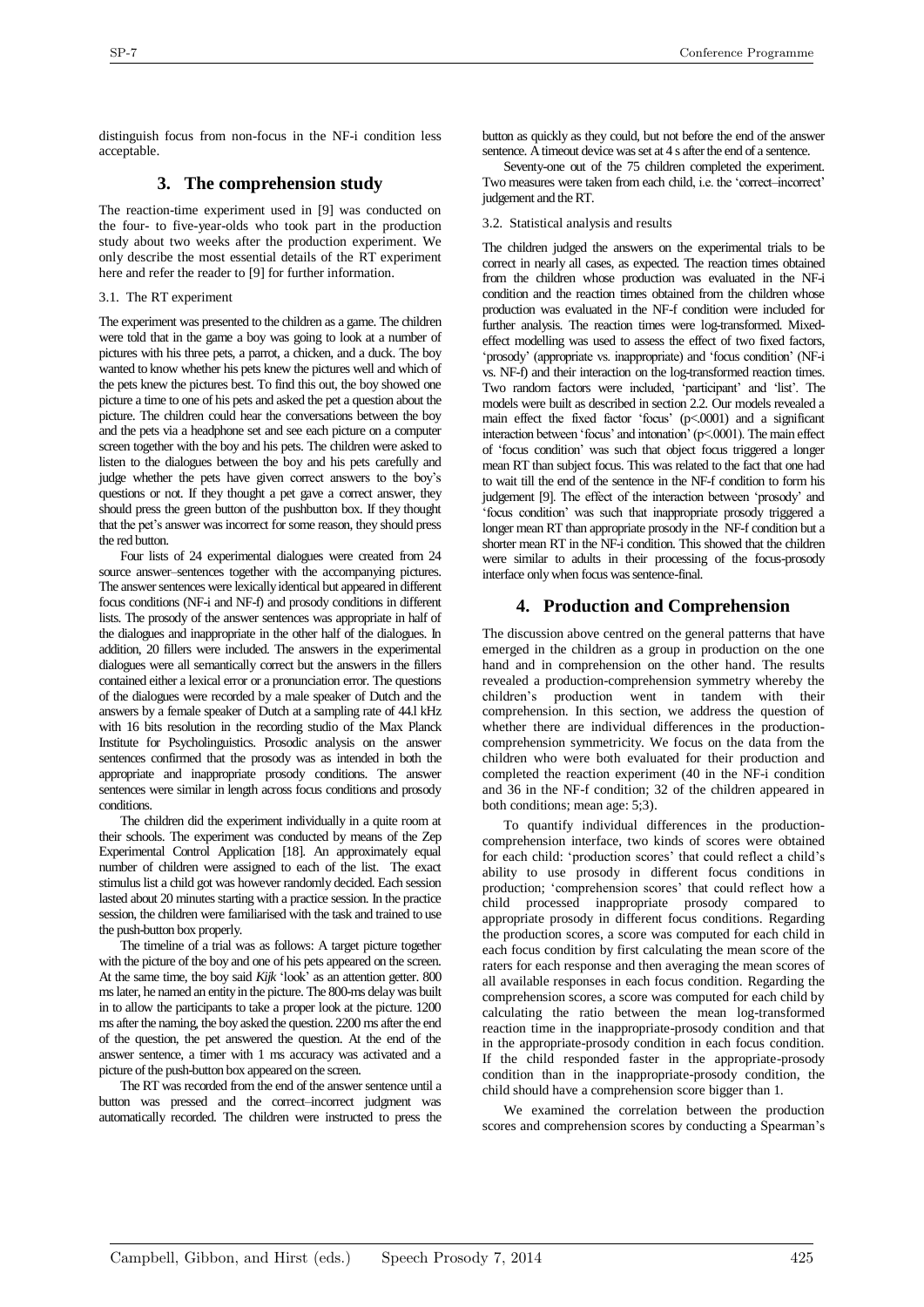correlation coefficient test in each focus condition. The Spearman's correlation coefficient was .113 in the NF-i condition and .034 in the NF-f condition. The significance of the correlation coefficient was .481 and .845 respectively. The results suggested that there was no significant relationship between production and comprehension.

Interestingly, examining the production and comprehension scores in each child, we observed notable individual differences among the children. Assuming that a comprehension score higher than 1 meant successful processing of the focus-prosody interface and a production score higher than 3 indicated relatively accurate use of prosody in focus marking, there appeared to be four subgroups in the children regardless of the focus condition: (1) poor production, poor comprehension; (2) good production, good comprehension; (3) poor production, good good comprehension; (3) poor production, good comprehension; (4) good production, poor comprehension, as shown in Figure 1. Such notable individual differences account for the insignificant correlation coefficients in the correlation tests.



Figure 1. Children's production and comprehension scores (40 in the NF-i condition, 36 in the NF-f condition). Circle: female; square: male

#### **5. Discussion and conclusions**

In the current study, we have taken into account the use of multiple prosodic cues in focus marking and examined production and comprehension in a single group of Dutch 4- to 5-year-olds. The children were perceived to be able to mark

focus prosodically like adults when focus was in sentencefinal position, but not when focus was in sentence-initial position. This asymmetry in the children's production ability was in line with the results based on phonological and phonetic analysis on children's prosody [11, 12] and the tendency to accent given information in adult Dutch [15,16]. By evaluating the overall use of prosody in focus marking, we have obtained a more accurate picture of children's prosodic focus-marking in production. Our results however differed from the results reported in [9] regarding comprehension. The 4- to 5-year-olds in this study differed from their age-matched peers and adults in [9], who responded faster in the appropriate-prosody condition regardless of focus conditions. At first sight, these results may look perplexing. However, these results can be well explained by the children's own production. The children were adult-like in how they processed the focus-prosody interface in the NF-f condition but not in the NF-i condition. Interestingly, their use of prosody was judged to be as appropriate as the adults' use of prosody in the NF-f condition but not so in the NF-i condition (section 2.3). Thus, the children had difficulty with the focusprosody interface in the NF-i condition in both production and comprehension. Our results thus show at a more fine-grained level that production and comprehension are symmetrical when we treat children as a homogenous group.

The picture is quite different regarding the relationship between production and comprehension in each child. There was not just one type of relationship between production and comprehension present in the data. Zooming in on the production and comprehension scores of each child, we have identified four kinds of relationships between production and comprehension: (1) poor production, poor comprehension; (2) good production, good comprehension; (3) poor production, good production; (4) good production, poor comprehension. These results suggest some degree of independence in learning to use prosody to mark focus in production and learning to process focus-related prosodic information in online language comprehension. Having the representation of the focusprosody interface does not guarantee success in the actual production at the age of 4 or 5. Conversely, being able to use prosody accurately in focus marking does not entail the ability to integrate focus-related prosodic information into online language comprehension at this age. Possibly, the children who did well in both production and comprehension differed from those who did poor in both or did well in either production or comprehension in other aspects of language development and/or in other areas developmentally. Future research is needed to have a better understanding of the causes for the striking individual differences in the productioncomprehension (a)symmetricity.

#### **6. Acknowledgements**

This study is supported by a VIDI grant (276-89-001) from the NWO (Netherlands Organisation for Scientific Research). A big thank-you goes to the children and teaching staff from Houten Montessori Primary School, De Ontdekkingsreis Primary School (Doorn), Soest Montessori Primary School, De Wegwijzer Primary School (Soest) for their indispensable cooperation in this research. We thank Paula Cox, Martine Veenendaal, Saskia Verstegen for administering the tests. We also thank Paula Cox for drawing the pictures, and Frank Bijlsma, Alex Manus, Sjef Pieters and Theo Veenker for technical support, Tom Lentz and Mattis van den Bergh, Huub van den Bergh for statistical advice, Ao Chen, Nivja de Jong, Xiaoli Dong, Zenghui Liu, René Kager, Anna Sara Romøren, Anqi Yang and Wim Zonneveld for their feedback.